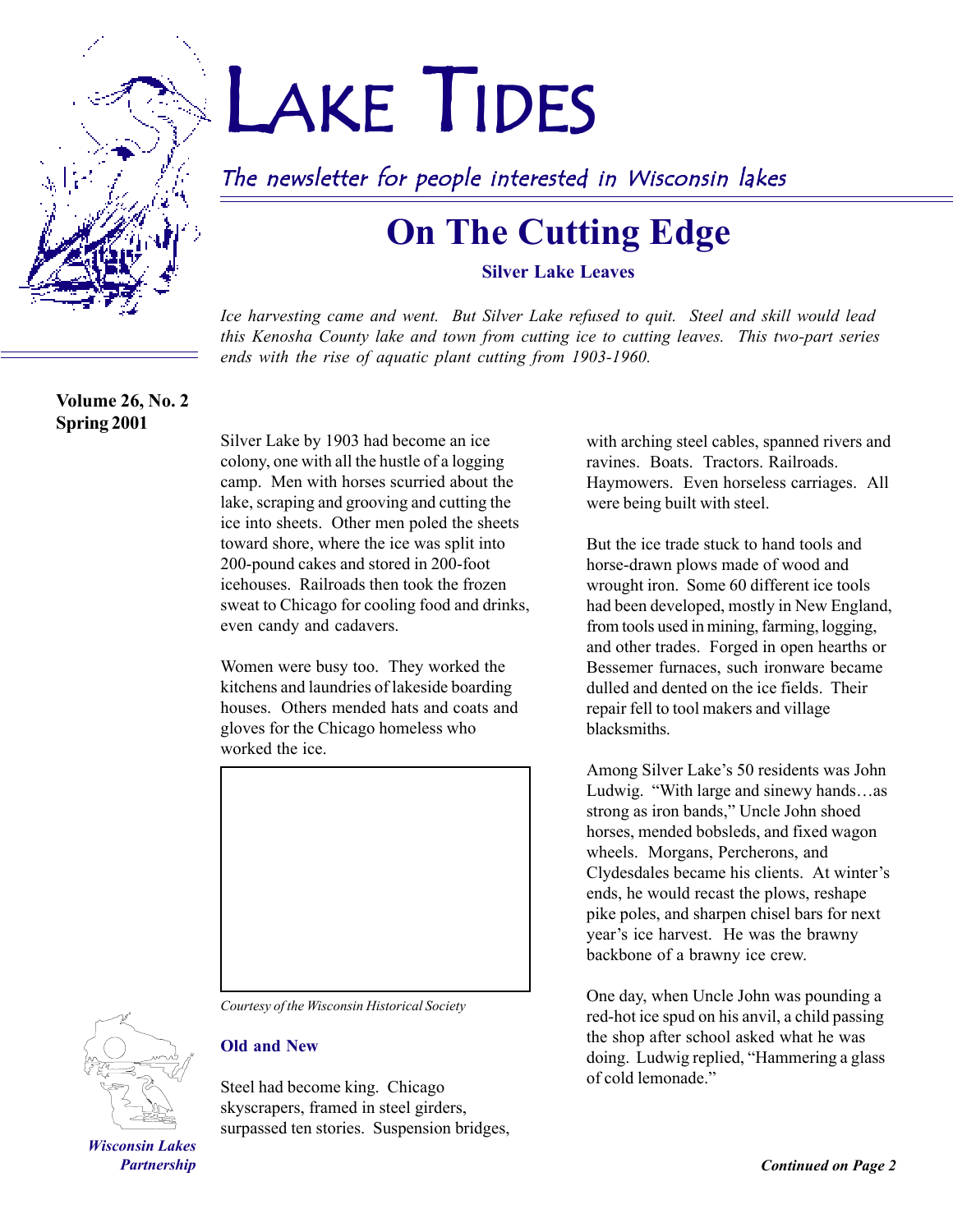Not long after, Silver Lake gained a second smith. Chester Hockney had opened a shop one week, before Farmer Hotz came by. He brought the wiry 22-year-old a draft horse with a bloodied leg. "Must I shoot it?" the farmer asked.

"Walk the horse back and forth," Hockney instructed. Watching its lame foot hit the ground gave the neophyte an idea. He trimmed the hoof and reshaped the shoe so the horse's weight fell on less painful points. Next he cleaned the leg and sent the farmer home, advising him to walk the horse for the first two miles and then run it at a slow trot.

The horse recovered. Soon everyone heard about the clever blacksmith. "Dad had learned his trade well," wrote son George. "He was the guy you turned to when something special had to be built."

Not content to shoe horses, Hockney turned to steel and skill to fix a different sort. Fords, Packards, and Studebakers became his clients. But another fate awaited the young mechanic.

#### **Helping a Harvest**

Weather played a whimsical game with the ice crew, a game they seldom won. Warm weather delayed ice-up and kept the ice thin, forming "punk ice" that gave way underfoot. Droughts were even worse.

Without rain, the lake's shallows became boot-sucking mud flats. Water plants, like sago pondweed, reached for the sun and crowded the lake surface far offshore. When winter came, the foliage would freeze into the ice and spoil the ice crop. Chicago meat packers then relied on Madison for lake ice and the Old South for factory ice.

Fearing another mild winter, Jim Boyle of the Boyle Ice Company—one of several ice conglomerates on Silver Lake-called on Chester Hockney for help.

"Chet, here's 150 bucks," said Boyle. "Build" me a machine that will get rid of weeds. We just got to cut clean ice near shore."

#### **A New Path**

For cutting water plants, Hockney studied saws and shears and sickle bars. Then he modified a haymower so it floated on water. Mounted on pontoons, his cutter was propelled through the water by a gasoline engine that turned a rear paddle wheel. But the contraption looked so much like a McCormick reaper, it was denied a patent. That didn't stop Hockney.

He built more cutters and sold them to other ice companies. Soon lakes throughout the Midwest were abuzz with saw boats. Plants were snipped in late fall and allowed to drift ashore where workers raked and burned the dried shoots.

Hockney also built an ice cutter by modifying a Ford Model-T engine. He mounted the engine on a sled behind a steel circular saw. The saw ripped a groove 8-12 inches deep, leaving the ice ready to be split into cakes. One or two workers could cut an entire field. Mechanics on other ice lakes built similar machines. By January 1920, steel had replaced horse-drawn ice plows...and legions of Chicago laborers.

#### **Paddle Wheeling**

Hockney continued to tinker with weed cutters, trying new ways to snip the plants or drive the machines. He built bigger boats that cut lanes 5-10 feet wide and up to 5 feet deep through plant beds. He designed a sickle bar for use on rowboats and added a rake to skim the clippings ashore.

But not all his ideas worked. He built a threesided boat to reduce water resistance on the bow. It floated on steel drums but tended to tip and almost threw him overboard. And despite his rake attachment, clippings rafted away or stormed the shore and needed to be hand raked.

Then, one day, a pair of mallards gave Hockney an idea. "He noticed the action of their webbed feet," wrote George. "Their toes were held tight when extending the legs...but spread apart when retracting the legs for propulsion." And so the Duck Paddle

*Water plants, like sago pondweed, reached for the sun and crowded the lake surface far offshore. When winter came, the foliage would freeze into the ice and spoil the ice crop.*

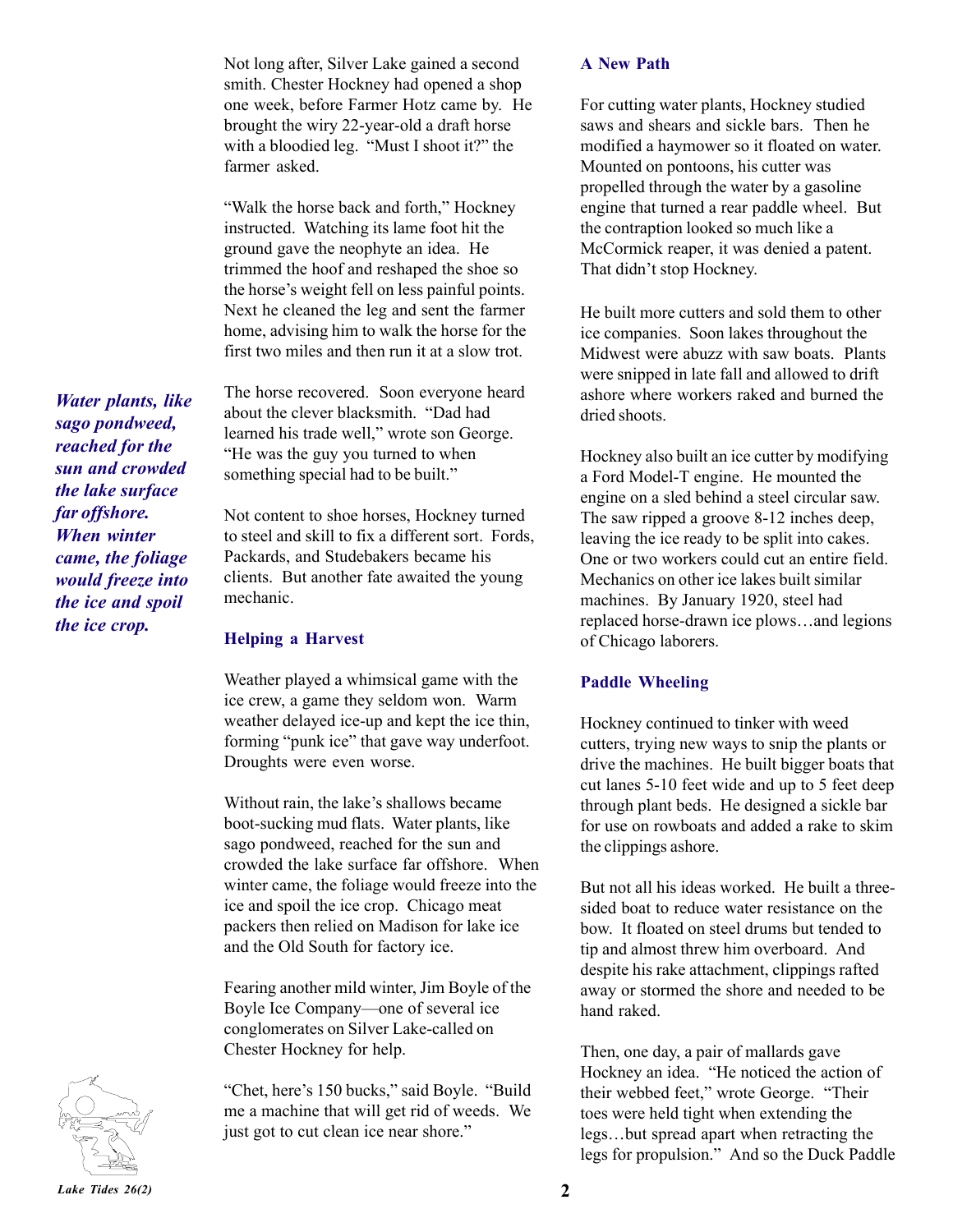Drive was invented, with two paddle wheels for legs.

His ideas and tinkerings culminated in the Amphibian Cutter, a paddle wheeler with removable sickle bars that converted into a tractor. Built in 1924, it could be driven down a road and onto a lake, though the front wheels and steering column had to be removed before launching the craft.



*Plant cutters have come a long way.*

These and other weed cutters went on to snip lake plants around the world. But gasoline ice cutters came too late to save the ice trade. Cutting leaves had replaced cutting ice.

#### **A Cold Reverie**

As the icehouses burned or crumbled in the 1920s, improved roads and cars beckoned Chicago back: this time to boat, fish, and swim. Lake lots were sold and developed.

A dam was built to drown the trampled shores; sewers were added to carry off the treated excess. Silver Lake had become an urban escape.

John Ludwig and Chester L. Hockney retired from working iron and steel. Hockney sold the business to his son George and died in 1960. By then another Wisconsin tinkerer, Matt E. Grinwald, was building fancier machines that could snip, gather, and unload lake plants. Soon harvesters, transporters, and shore conveyors (resembling ice lifts!) would be buzzing about lakes. But that's a story for another time.

As I gaze upon an icebound lake and feel the boreal breeze, those Silver Lake days come to mind. Men and boys on the ice scraping and sawing; women and girls in the boarding houses cooking and cleaning. I hear the ping of a hammer striking iron, the whir of a paddle wheel kicking mud. For a moment, I'm no longer alone on that frozen lake but amid harvest and history. Before me lies a world both hard and frail that stood, not once but twice, on the cutting edge... of ice harvesting and plant management.

*By Sandy Engel. Weeding through words to tell the story of Silver Lake had been a labor of love. You can reach this wordsmith at: P.O. Box 648, Woodruff, Wisconsin.*

*These and other weed cutters went on to snip lake plants around the world.*

We would like to introduce Sveindis (pronounced Swendees) Meyer. Sveindis has lived in Wisconsin for the past 20 years, but was born and raised in Iceland. Her father moved here 25 years ago and Sveindis used to spend her summers with him until she decided to stay for good. She worked for the Daily Tribune in Wisconsin Rapids for 12 years, first as the Accounting Assistant, then as the Office Manager. When the newspaper was sold and the restructuring started, Sveindis decided that is was time to move on. She views her new employment with the Lakes Program as office manager as an excellent opportunity to learn more about the lakes in our state. Sveindis brings great enthusiasm and talent to the UWEX Lakes Program and we are very happy to have found her. Welcome aboard Sveindis!



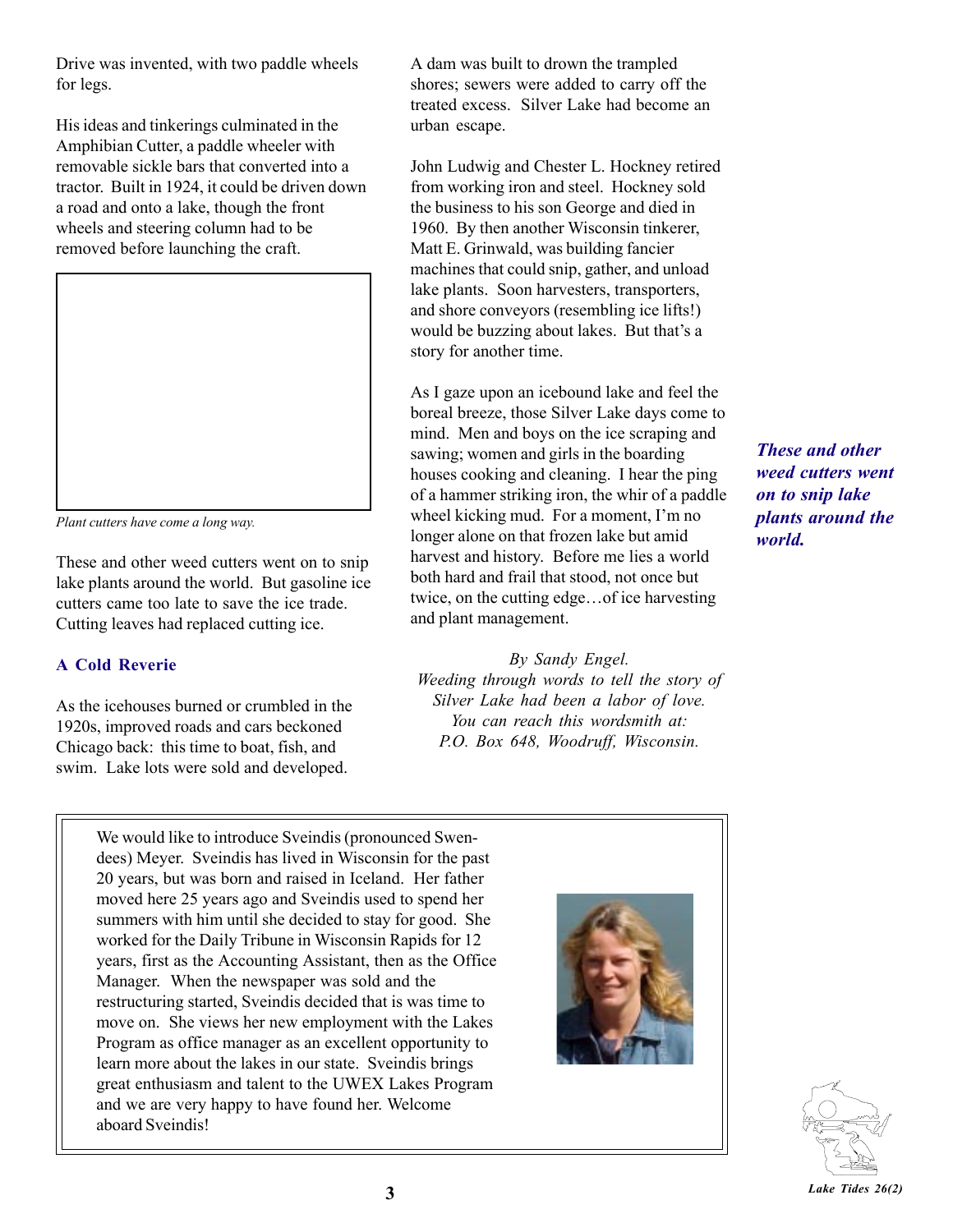# *Lyme Disease Ticks Me Off*

*Research has indicated that, for the most part, ticks transmit Lyme disease to humans during the nymph stage and are rarely noticed because of their small size.*

Lyme disease is an illness caused by corkscrewshaped bacterium *Borrelia burgdorferi* that are transmitted to people by tick bites. Not all ticks carry the disease. However, local infection rates can be quite high in some tick species. Lyme disease was first recognized in the United States in 1975, after a mysterious outbreak of arthritis near Lyme, Connecticut. Since then, reports of Lyme disease have increased dramatically, and the disease has become an important public health problem in some areas of the United States. Over 90% of all reported cases have been acquired in seven states: the Northeast seaboard (Connecticut, Massachusetts, Rhode Island, New Jersey, and New York) and the upper Midwest (Wisconsin and Minnesota).

Most cases of Lyme disease are spread by the bite of the tick *Ixodes scapularis*, often

much smaller than the dog tick

ticks transmit Lyme disease to humans during the nymph stage and are rarely noticed because of their small size (the size of a poppy seed). Thus, the nymphs typically have ample time to feed and transmit the infection. Ticks are most likely to transmit infection after approximately two or more days of feeding. Tick larvae look like a tick the size of a small grain of sand and have six legs

Wisconsin). Research has

λ N um bers in co unty indicate cases known to have been acquired within that county, 1995-1999\* λ C ounty s hading represents average annual incidence (cases per 100,000 population) among



\* County of exposure only determined for patients with erythema migrans and no travel outside of county of residence for 30 days prior to onset. A county of acquisition could not be determined for 1,804 of the 2,391 cases.

Ticks search for host animals from the tips of grasses and shrubs (not from trees) and migrate to animals or persons that brush against this vegetation. Ticks only crawl; they do not fly or jump. Ticks found on the scalp usually have crawled there from lower parts of the body. Ticks feed on blood by inserting their mouth parts (not their whole bodies) into the skin of a host animal. They are slow feeders: a complete blood meal can take several days. As they feed, their bodies slowly enlarge.

Although in theory Lyme disease could spread through blood transfusions or other contact with infected blood or urine, no such transmission has been documented.

There is no evidence that a person can get Lyme disease from the air, food or water, from sexual contact, or directly from wild or domestic animals. There is no convincing evidence that Lyme disease can be transmitted by insects such as mosquitoes, flies, or fleas.

> For Lyme disease to exist in an area, at least three closely interrelated elements must be present in nature: the Lyme disease bacteria, ticks that can transmit them, and mammals (such as mice and deer)

to provide food for the ticks in their various life stages.

**Life Cycle**

Knowing the complex life cycle of the deer ticks that transmit Lyme disease is important both in terms of understanding the risk of acquiring the disease and in finding ways to prevent it. The life cycle of these ticks requires two years to complete. Adult ticks feed and mate on large animals, especially deer, in the fall and early spring. Female ticks then drop off these animals to lay eggs on the ground. By summer, eggs hatch into larvae. Larvae feed on mice and other small

instead of eight. They are much smaller than the nymphs, but they rarely carry the infection at the time of feeding and are probably not important in the transmission of Lyme disease to humans.

Adult deer ticks (the size of a sesame seed with legs) can transmit the disease, but since they are larger and more likely to be removed from a person's body within a few hours, they are less likely than the nymphs to have sufficient time to transmit the infection. Moreover, adult deer ticks are most active during the cooler months of the year when outdoor activity is limited.

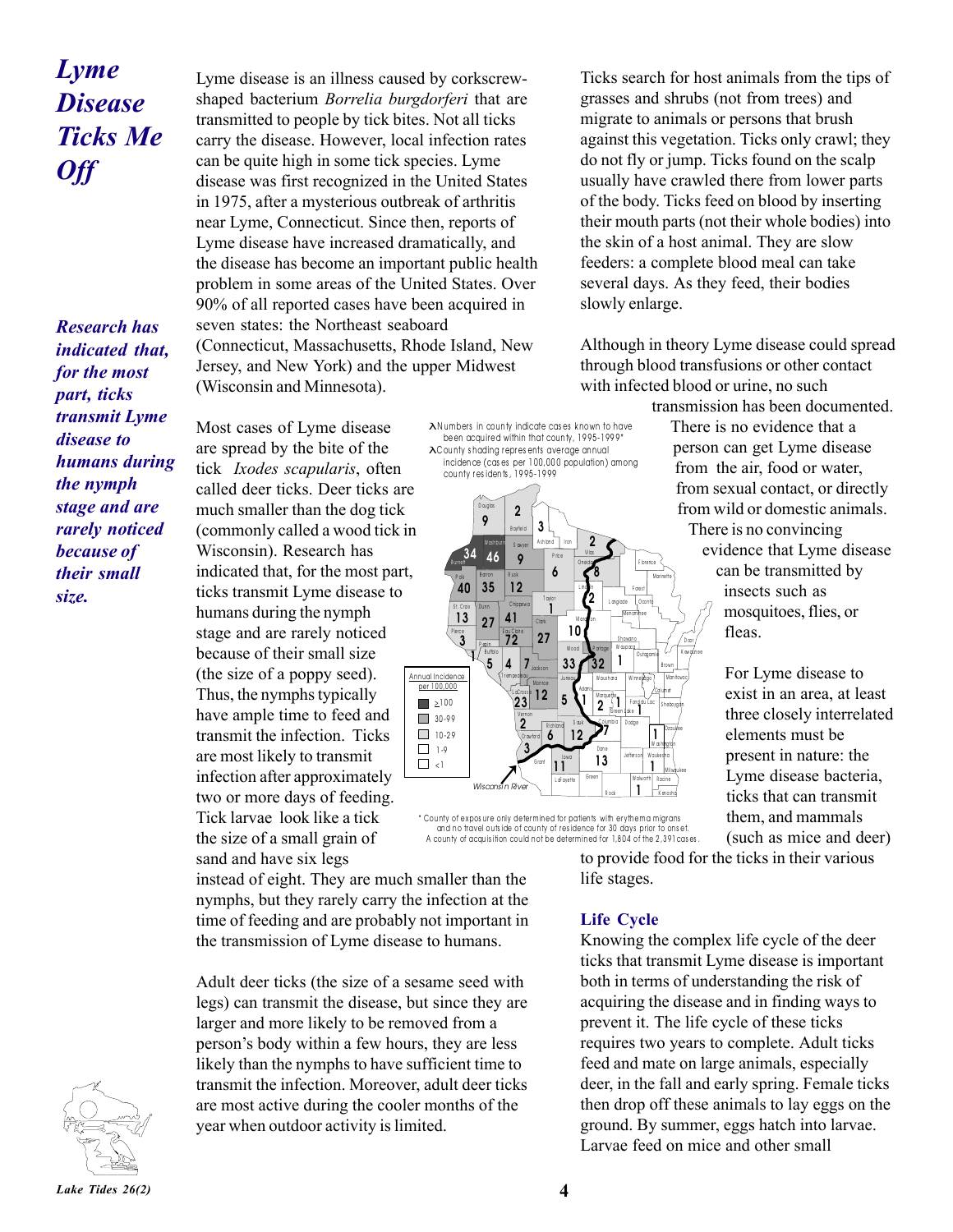mammals and birds in the summer and early fall and then are inactive until the next spring when they molt into nymphs. Nymphs feed on small rodents and other small mammals and birds in the late spring and summer and molt into adults in the fall, completing the 2-year life cycle. Larvae and nymphs typically become infected with Lyme disease bacteria when they feed on infected small animals, particularly the white-footed mouse. The bacteria remain in the tick as it changes from larva to nymph or from nymph to adult. Infected nymphs and adult ticks then bite and transmit Lyme disease bacteria to other small rodents, other animals, and humans, all in the course of their normal feeding behavior. Domestic animals may become infected with Lyme disease bacteria and some of these (dogs, for instance) may develop arthritis.

#### **What to do if Bitten By a Tick**

Remove the tick as soon as possible. The easiest method is to grasp the tick with fine tweezers, as near to the skin as you can, and to gently pull it out. You do not want to squeeze the tick; the bacterium that causes Lyme disease lives in the gut of the tick and

may be injected into you. If you do not have a tweezers, a knife may be used to scrape the tick off. You may want to save the tick in a small jar for later identification. If you can, wipe the bite with an antibiotic ointment or iodine. If you get any symptoms of Lyme disease in the following week to several months, see a physician immediately. Be sure to tell the doctor that a tick bit you. A blood test may help determine if you have been exposed to Lyme disease. If the tick is removed within 24 hours of attachment, Lyme disease is unlikely to occur.

Part II of this article can be found in the summer issue of Lake Tides. To read the entire article now, go to the UW extension web site at:

**HTTP://www.uwsp.edu/cnr/uwexlakes/ publications.asp**

We extend our thanks to the Wisconsin Department of Public Health and the Center for Disease Control, National Center for Infectious Diseases, Division of Vector-Borne Infectious Diseases (Atlanta, Georgia) for information and assistance with this article.

*Infected nymphs and adult ticks then bite and transmit Lyme disease bacteria to other small rodents, other animals, and humans, all in the course of their normal feeding behavior.*

### **Symptoms and Signs of Lyme Disease**

**Early Lyme Disease:** The early stages of Lyme disease are usually marked by one or more of the following symptoms and signs:

- $*$  fatigue  $*$  chills and fever  $*$  headache  $*$  muscle and joint pain
- \* swollen lymph nodes \* a characteristic skin rash, called *erythema migrans*

*Erythema migrans* is a red circular patch that appears usually 3 days to 1 month after the bite of an infected tick at the site of the bite. The patch then expands, often to a large size. Sometimes multiple patches appear and may vary in shape, depending on their location. Common sites are the thigh, groin, trunk, and the armpits. The center of the rash may clear as it enlarges, resulting in a bulls-eye appearance. The rash may be warm, but it usually is not painful.

Not all rashes that occur at the site of a tick bite are due to Lyme disease. For example, an allergic reaction to tick saliva often occurs at the site of a tick bite. The resulting rash can be confused with the rash of Lyme disease. Allergic reactions to tick saliva usually occur within hours to a few days after the tick bite, it usually does not expand, and normally disappears within a few days.

**Late Lyme Disease:** Some symptoms and signs of Lyme disease may not appear until weeks, months, or years after a tick bite:

- $*$  Arthritis is most likely to appear as brief bouts of pain and swelling, usually in one or more large joints, especially the knees.
- $*$  Nervous system abnormalities can include numbness, pain, Bell's palsy (paralysis of the facial muscles, usually on one side), and meningitis (fever, stiff neck, and severe headache).
- $*$  Less frequently, irregularities of the heart rhythm occur.
- $*$  In some persons the rash never forms; in some, the first and only sign of Lyme disease is arthritis, and in others, nervous system problems are the only evidence of Lyme disease.



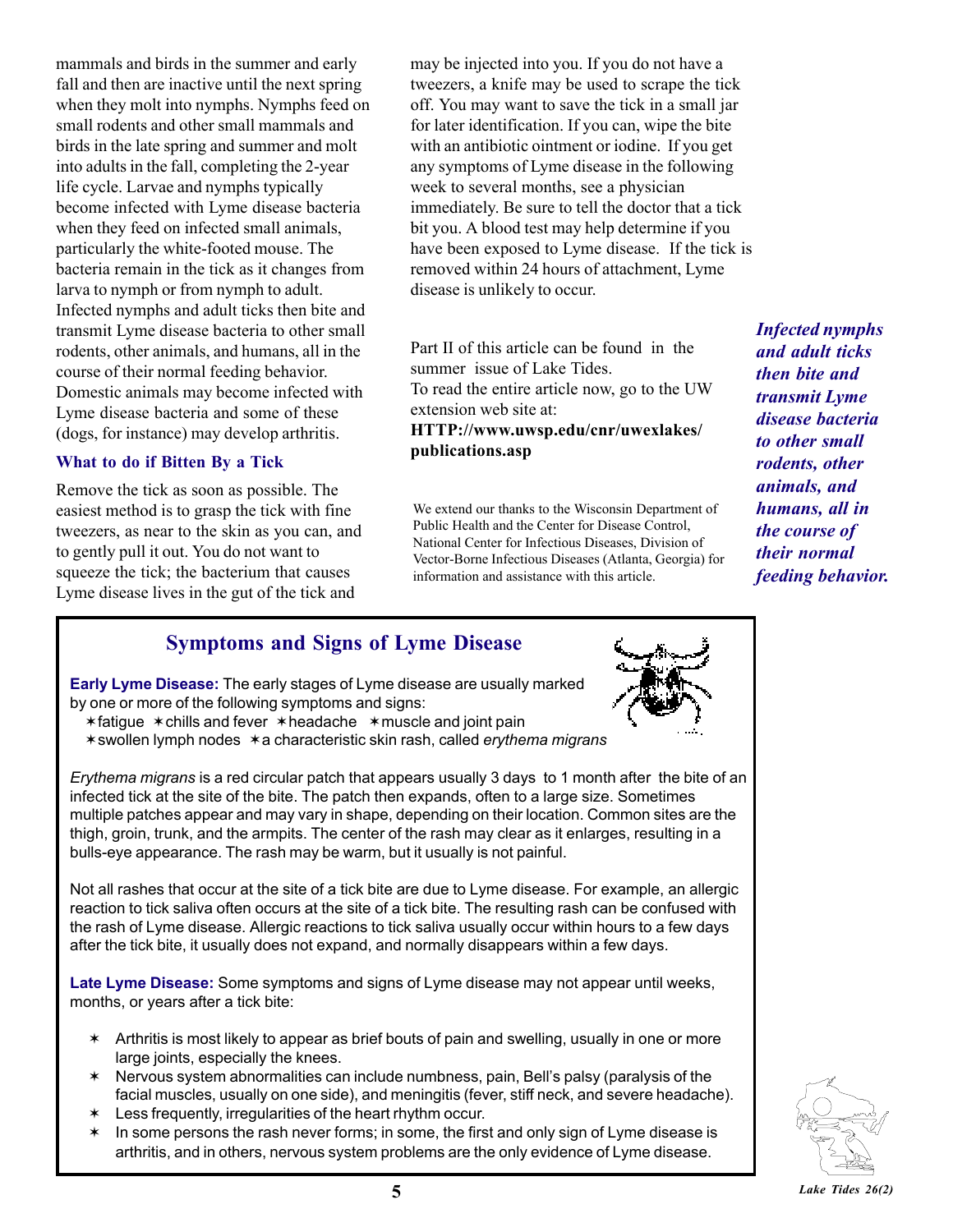# *The Water*  $Way$ — *2001 Lakes Convention*

*Secretary Bazzell unveiled "The Water Way", a strategic plan that will give direction to the Wisconsin Lakes Partnership for the next decade.*

Another convention slips into the history books... An overflow crowd of over 600 attended the 2001 Lakes Convention in Stevens Point, Wisconsin. The 23rd annual Lakes Convention was full of "firsts" this year. It was the first time Wisconsin's new Governor Scott McCallum spoke to the state lake community. The Governor spoke about the future of Wisconsin's lakes and wetlands. It was also the first time that recently appointed DNR Secretary, Darrell Bazzell, addressed lake convention attendees. Secretary Bazzell unveiled "The Water Way", a strategic plan that will give direction to the Wisconsin Lakes Partnership for the next decade.

Senators Baumgart, Burke, Cowles and Representative Gunderson discussed current lake issues with convention participants and Supreme Court Justice Prosser spoke of the Wisconsin Courts' role in shaping water law at the luncheon. Matt Pesko, an 8th grader from Shell Lake, captured the crowd's heart

with his award winning speech, "You don't know what you've got till its gone." A host of great speakers discussed a range of critical topics, from Kathy Webster's talk on global warming to the Aquatic Ecosystem Restoration Foundation (AERF) national team of aquatic plant experts who conducted a special symposium on aquatic plant management. The convention always provides an opportunity to explore state of the art technologies, gain useful information from experts in the field, and speak with decision-makers about issues vital to lakes. This year's convention also offered a unique opportunity to work with web masters and experts at the UWSP computer lab for hands on web site development training.

Thursday's workday entitled, *Of the People*, *By the People, For the People*, explored ways in which citizens can work effectively with local government. Judy Jooss welcomed workshop participants and introduced speakers such as Dave Ceislewicz, director of 1000

#### **2001 Wisconsin Lake Stewardship Award Winners**

The Wisconsin Lake Stewardship Awards are presented annually to individuals and groups that have made outstanding contributions in time and effort towards the preservation and protection of Wisconsinís lake ecosystems. Those who are nominated join a long and distinguished list of women and men whose dedication, vision and commitment ensure that Wisconsin's legacy of lakes will be valued for generations to come. **Winners for 2001:**

*Group* ... Legend Lake LPRD. Legend Lake is a 1300-acre water system located in southeastern Menominee County in the heart of the Menominee nation. The folks on Legend Lake have worked hard to build partnerships and have initiated a number of successful programs. *Individual* ... **Jim Brakken** has provided volunteer citizen leadership in lake management and protection activities at the local level for years. Jim has been particularly active in encouraging the involvement of young people in the stewardship of lakes. *Public Service* ... William Pray O' Connor has been a tireless and distinguished champion of Wisconsin lakes for decades. Bill has been instrumental in the passage of legislation that has protected Wisconsin lakes and is viewed as a key figure in Wisconsin water law. *Special Legislative Leadership*... **Senator Rob Cowles** has demonstrated leadership in the protection of natural resources and the unique Wisconsin landscape. Senator Cowles led the first comprehensive river and stream protection initiative and was coauthor of signficant wetlands mitigation legislation. *Youth and Adopt A Lake* **... Hartford Union High School** students have worked in partnership with their teachers and the folks of the Druid Lake Protection and Rehabilitation District (LPRD). The students have experimented with purple loosestrife biocontrol and have demonstrated a committment to the stewardship of Druid Lake.

*We want to bring special attention to the folks at Annabelle Lake, Vilas County, and the outstanding work these individuals are doing to preserve their lake. They were nominated for a lake stewardship award but due to a mail error, their nomination was delivered to the wrong address. It was not found until after the Lakes Convention. Annabelle Lakeís nomination has been added to the 2002 list of Nominees.*

> **Recognize the hard work of your lake stewards at the 2002 Lakes Convention in Green Bay. Go on-line for a form or contact the UWEX Lake office at UWSP or WAL for a nomination form.**

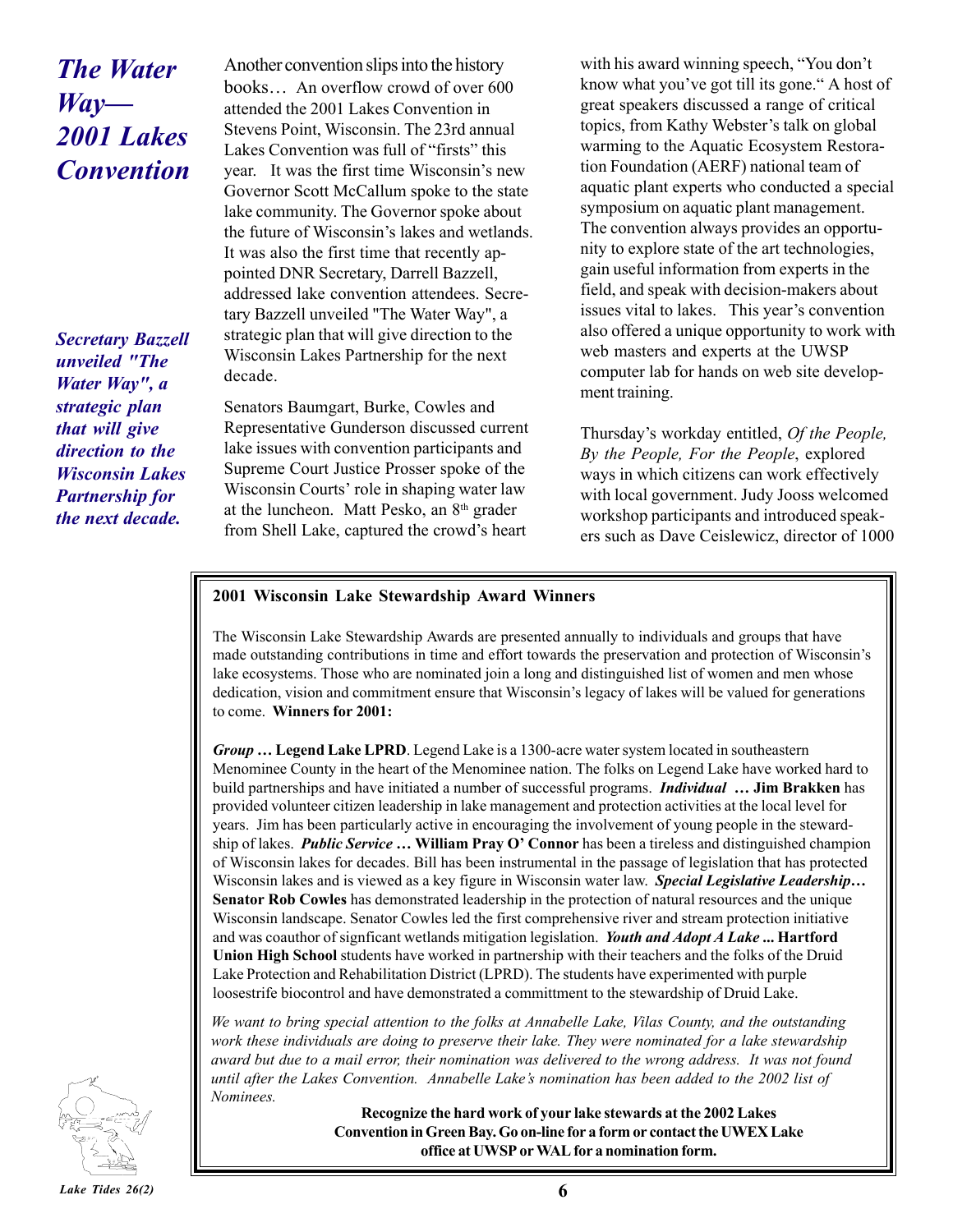Friends, and Rick Stadleman of the Wisconsin Towns Association. A number of experts from the UW Extension, regional planning commissions, the Wisconsin Association of Lakes, and county government worked with the group and shared their insights and experiences.

The Wisconsin Lakes Convention represents a tremendous opportunity to learn and share with fellow citizens and lake enthusiasts. However, the large numbers of participants has necessitated a move to a larger facility. In 2002 the 24th annual Wisconsin Lakes Convention will convene at the New KI Convention Center at the Regency Suites in Green Bay, March 7-9.

## **Charting a Course for the Next Ten Years Wisconsin Lakes**

In the spring of 2000, a group of people concerned with the future of Wisconsin lakes gathered in Rhinelander to chart a ten year course for the Wisconsin Lakes Partnership. The resulting plan, "The Water Way", consists of a set of visions and goals, proposed strategies to implement the objectives, and performance measures.

A specific vision of "The Water Way" is to make education accessible to all and easy to understand, with a goal of educating for lake leadership and informed decision-making at all ages.

Times are changing! We face social and cultural shifts that decade after decade, have resulted in fewer youth participating in outdoor activities. Demographic and technological changes now make it easy and interesting for children to stay in front of their computer or television. Although Wisconsin is already working to give youth outdoor opportunities, possibilities are being missed.

Although we have many effective water education programs, we still need more fun, hands-on opportunities for young people. Wisconsin youth deserve a well-designed water curriculum and well-trained adult youth leaders. By instilling certain environmental values, we stand to encourage the positive use of our water resources. Ultimately, the numbers of responsible lake stewards will grow.

One method to achieve effective water education may consist of the development of a Youth Leadership Program. The Youth

Leadership Program will be modeled after the successful Lake Leaders Institute. Youth participating in this program will draw from a combination of field experiences, classroom activities and discussions with lake experts. A wide variety of topics will be offered and the course curriculum will address history, geology, water quality, watershed management, pollution threats, environmental

stewardship, artistic expression and student initiatives.

The goal of this program is to focus on challenging environmental and scientific issues, enhance appreciation for the diverse natural, cultural, and historical resources of Wisconsin's inland lakes, and promote personal involvement in creating solutions.



*Future lake leaders enjoy the view.*

The Youth Leadership program will be held at retreat centers around the state. A large number of youth from around Wisconsin will develop personal lake stewardship plans, forge friendships and exchange ideas with peers.

*A copy of "The Water Way" may be obtained from the Wisconsin Association of Lakes, the Wisconsin Department of Natural Resources or the UW-Stevens Point lakes program. Comments should be sent by June 1, 2001 to Jeff Bode, Wisconsin Department of Natural Resources, 101 S. Webster St., Box 7921, Madison, WI, 53707-7921, via FAX at 608-266-2244 or email at bodej@dnr.state.wi.us.*

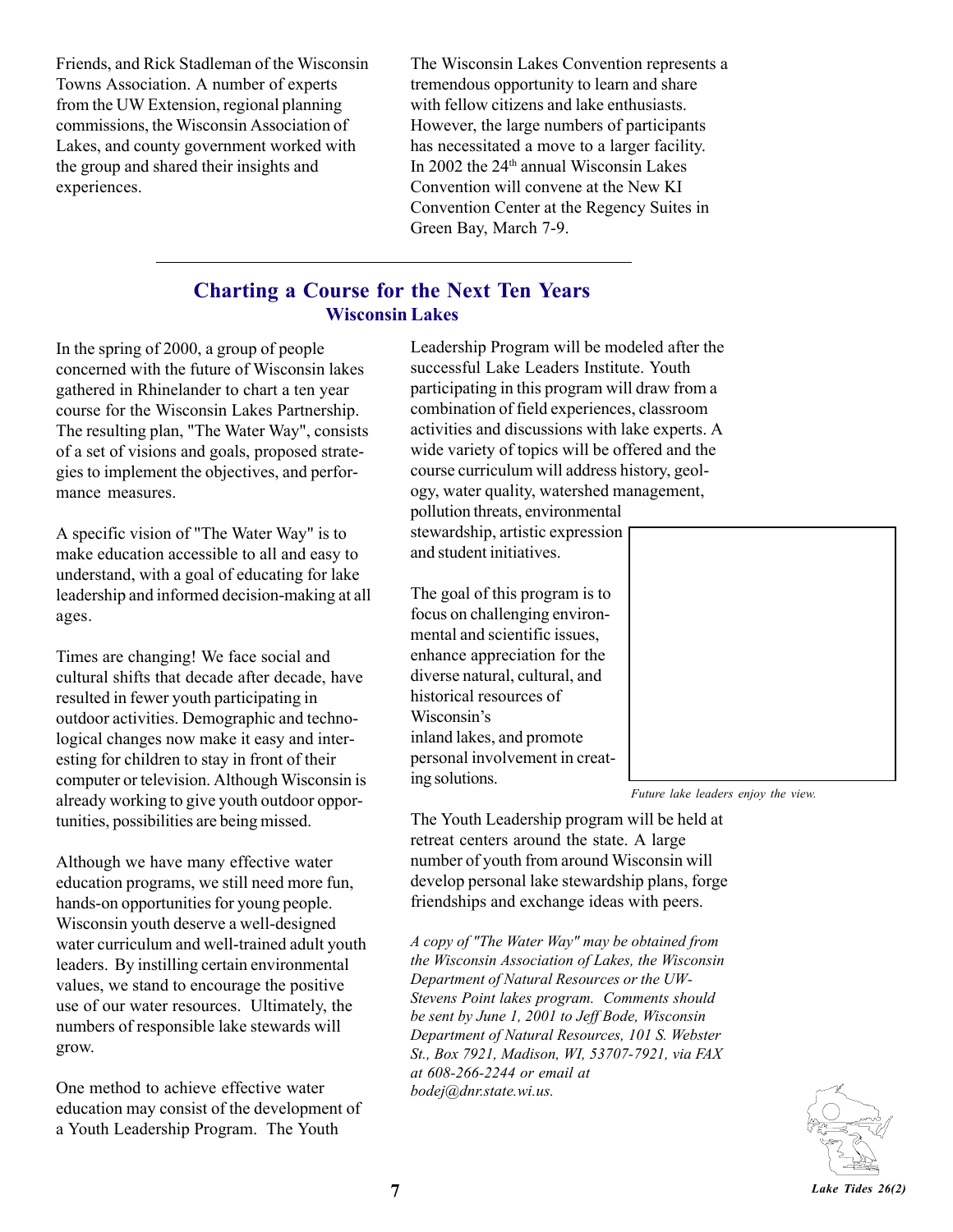## **The Future of Self-Help Citizen Lake Monitoring**

The Partnership's ten year strategic plan, The Water Way, seeks to "improve the Partnership's ability to recruit, train **and support volunteers as the backbone of meaningful data collection, water education and informed advocacy for lake** and watershed issues."

Citizens and limnologists have a symbiotic relationship that works for Wisconsin lakes. Citizen volunteers tell us they monitor to learn more about their favorite lake and to contribute information for future management. Lake researchers and managers rely on the quality data dedicated volunteers provide to reveal lake trends and to identify issues early on in need of management. There are approximately 1,000 citizen lake monitors in Wisconsin; these individuals are key to effective lake and watershed management. The Partnership seeks to expand the volunteer force and continue to build the relationship between professional and citizen lake managers.

**Lake Partnership's Len Particular Constrained Particular (Self-Help Clip)<br>
and support volumeters are the charged by a needely saidly to recent Lens<br>
and support volumeters are the backbone of meaning that and support vo** To meet our goal of expanding the citizen monitoring force, the Partnership realizes that our current model for recruiting, training and supporting volunteers must change. The number of volunteers has leveled off in recent years due to DNR's inability to keep pace with the growing interest from new volunteers. Furthermore, the appetite of the existing volunteer force is grows more keen. Volunteers are looking to learn more about lake ecosystems and are interested in learning about new metrics and collection techniques to stay on top of evolving lake issues. Citizen monitors are interested not only in water clarity, but monitoring water quality and eutrophication; in identifying lake plants, fish and other aquatic life; in recording habitat observations, water level and water flow and in documenting water use changes.

The following represent four key areas for future expansion that will more effectively train and support Wisconsin selfhelp citizen lake monitors:

1. We will bring the "Power of the Partnership" and engage new partners to train and support citizen lake monitors.

2. We will seek additional funding and new funding mechanisms.

- 3. We will use modern technology.
- 4. We will engage common interests.

#### **Power of the Partnership**

The successful expansion of Self-Help Lake Monitoring will bring the "Power of the Partnership" to citizen lake monitors. We will look to WAL to recruit new lake monitors and enhance the networking among volunteers and lake organizations. The UW-Extension with its link to our state's educational system will seek new approaches for training citizen monitors and integrating newsletters and other communications within the Partnership. The DNR will continue to provide technical guidance, information management and reporting.

The Partnership will approach the UW and the Technical Colleges of Wisconsin to explore opportunities for training citizen lake monitors. Volunteers are interested in knowing more about lakes and watersheds and how they function as systems. Citizens need detailed training in the use of lake monitoring equipment, sample collection and preservation techniques and standardized observation and recording to assure quality results. Creating this link between citizens and community education centers should prove beneficial to both and will create the capacity locally to deal with evolving lake and watershed issues in the community.

#### **Funding**

Wisconsin Lake Planning Grants will be used to support volunteers who want to monitor more than water clarity. In order to apply, an eligible community or lake organization must sponsor citizens, but there will be no cost to the volunteer or the sponsor. The volunteer's time will be used as a match for state grant funds. Grant funds will be available to cover the cost of education, training and monitoring equipment. The DNR will pursue federal Clean Lakes Program funds to cost share with state dollars for contracts with WAL and UW-Extension as well as to support the state's lake information database and reporting system. The Partnership will also ask the Wisconsin Legislature for increased grant and operation funds from the Water Resources Account of the Conservation Fund.

#### **Modern Technology**

The Partnership will continue to research new techniques to better capture and interpret lake ecosystem trends and conditions. The Partnership will invest significantly in the development of the statewide lakes database to allow on-line data entry and report generation. Information systems will continue to be linked with other essential lake and watershed information including lake maps and aquatic and terrestrial biological inventories. On-line "ask an expert" and lake interpretive tools will be developed to support the volunteer network.

#### **Common Interest**

The Partnership will explore relationships with other citizen (e.g. Loon Watch, Water Action Volunteers, youth initiatives) and professional natural resource monitoring efforts. Our goal is to network with these monitors and link with the information bases they generate. The Partnership will support and contribute information to Wisconsin's developing Aquatic and Terrestrial Resource Inventory (ATRI), the Environmental Protection Agency's STORET database system and other public information systems.

*By Jeff Bode, Chief, DNR Lakes and Wetlands Section*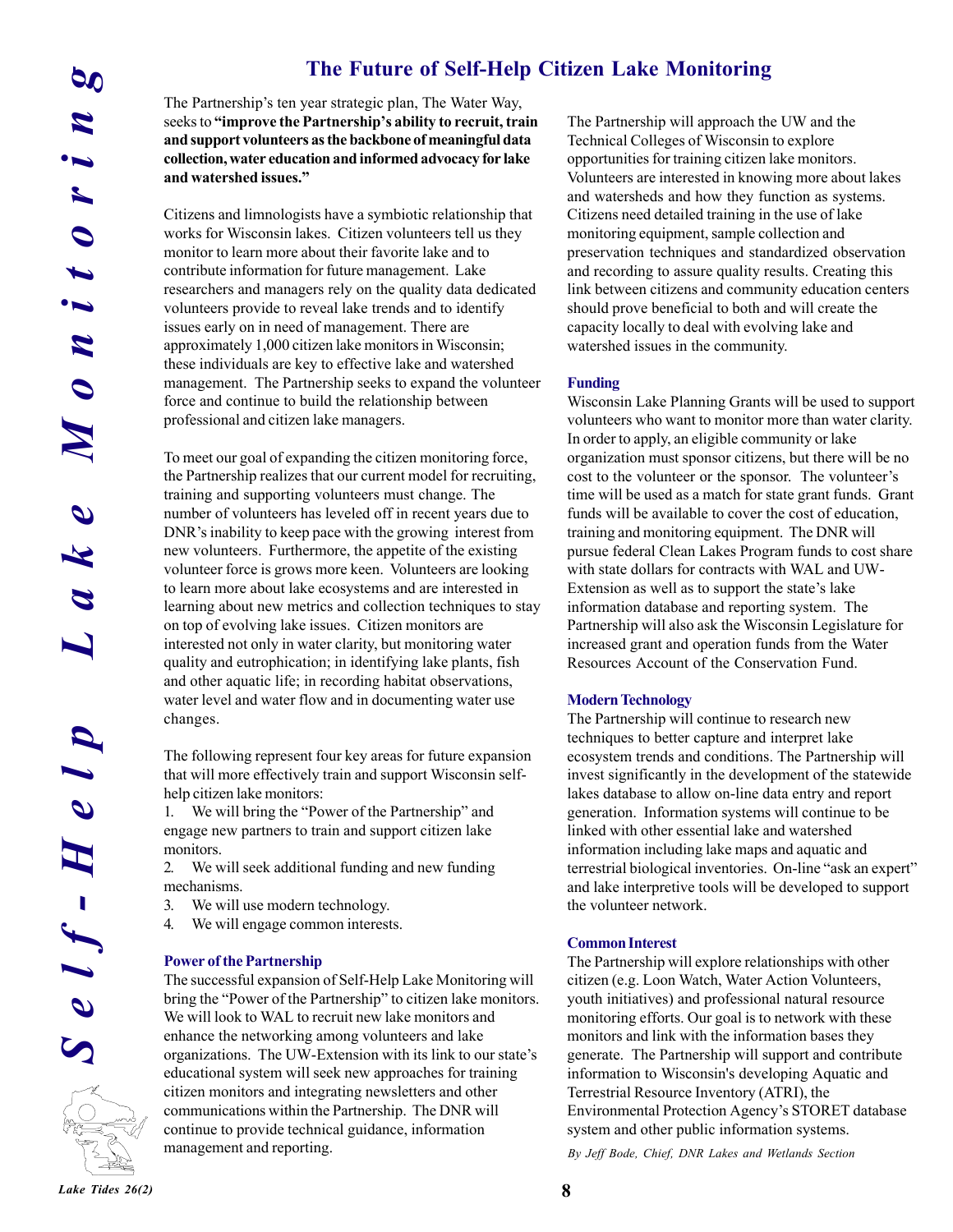# **Enhancing Lake Fairs and Picnics**

Now is the time of the year when lake organizations begin to plan annual lake meetings, fairs and picnics. Whether it's the business at hand that needs to be addressed or the once a year neighborhood networking, why not add an educational twist to the plans?



A lake fair can improve the general public's understanding of lake related issues by combining opportunities to learn with fun activities. Participants gain hands-on experience, meet new people, and build relationships within the community.

After choosing a setting, planning committees should identify a theme and objectives. The next step is to decide which educational activities would be appropriate. There are many choices: demonstrations, speakers, workshops, displays, informational booths with state and local agency personnel, vendors of lake management equipment, soil and water testing, hands-on activities, or videotapes, to name a few. Let's look at several examples where lake organizations brought adults and youth together to learn and found it to be a worthwhile effort.

Water insects (macroinvertebrates) are favorites of all ages. Small mesh nets, boots and buckets used to discover life at the water edge was all that **Minocqua/Kawaguesaga Lakes Protection Assoc. Inc.** needed to help folks understand that aquatic vegetation

*Continued on page 10*

## **Making a Splash in Water Education!**

Schmeeckle Reserve in Stevens Point was the site of a Project WET Facilitator Training on March 22-23. WET facilitators are volunteers around the state who lead workshops in using the Project WET Curriculum and Activity Guide. They may lead workshops for classroom teachers, scout or 4-H volunteers, agency personnel, lake group members, or more often, a combination of all the above. The 16-hour facilitator training includes gaining experience with many WET activities as well as facilitation and workshop planning skills. Currently, 66 certified WET

facilitators work hard to bring water education to Wisconsin.

#### **Welcome to our newest facilitators:**

Howard Aprill, Wehr Nature Center, Franklin - 414/425-8550 Nan Calvert, Nature in the Parks, Oak Creek – 414/761-1151 Tim Ewing, Navarino Nature Center, Shawano – 715/758-6999 Beth Fetterley, Urban Ecology Center, Milw. -414/964-8505 John Haack, UW-Extension, Spooner - 715/635-7406 Amanda Hilger, Marinette Cty. Land & Water,

Marinette – 715/732-7784



Cindy Ice, Crandon Middle/High School, Crandon – 715/478-3713 Jane LeCapitaine, United Water, Milw. -414/747-3849 Larry Mancl, Tri-County School District, Plainfield - 715/335-6366 Michelle Nickels, Nicolet Distance Education Network, Rhinelander - 715/365-4420 Juli Speck, Girl Scouts of Black Hawk Council, Madison - 608/236-2710 Heather Weigelt, Heckrodt Wetland Reserve, Menasha - 920/720-9349

If you are interested in bringing Project WET to your area, please call a facilitator in your area or the Project WET-Wisconsin Coordinator, Mary Pardee, at 715/346-4978.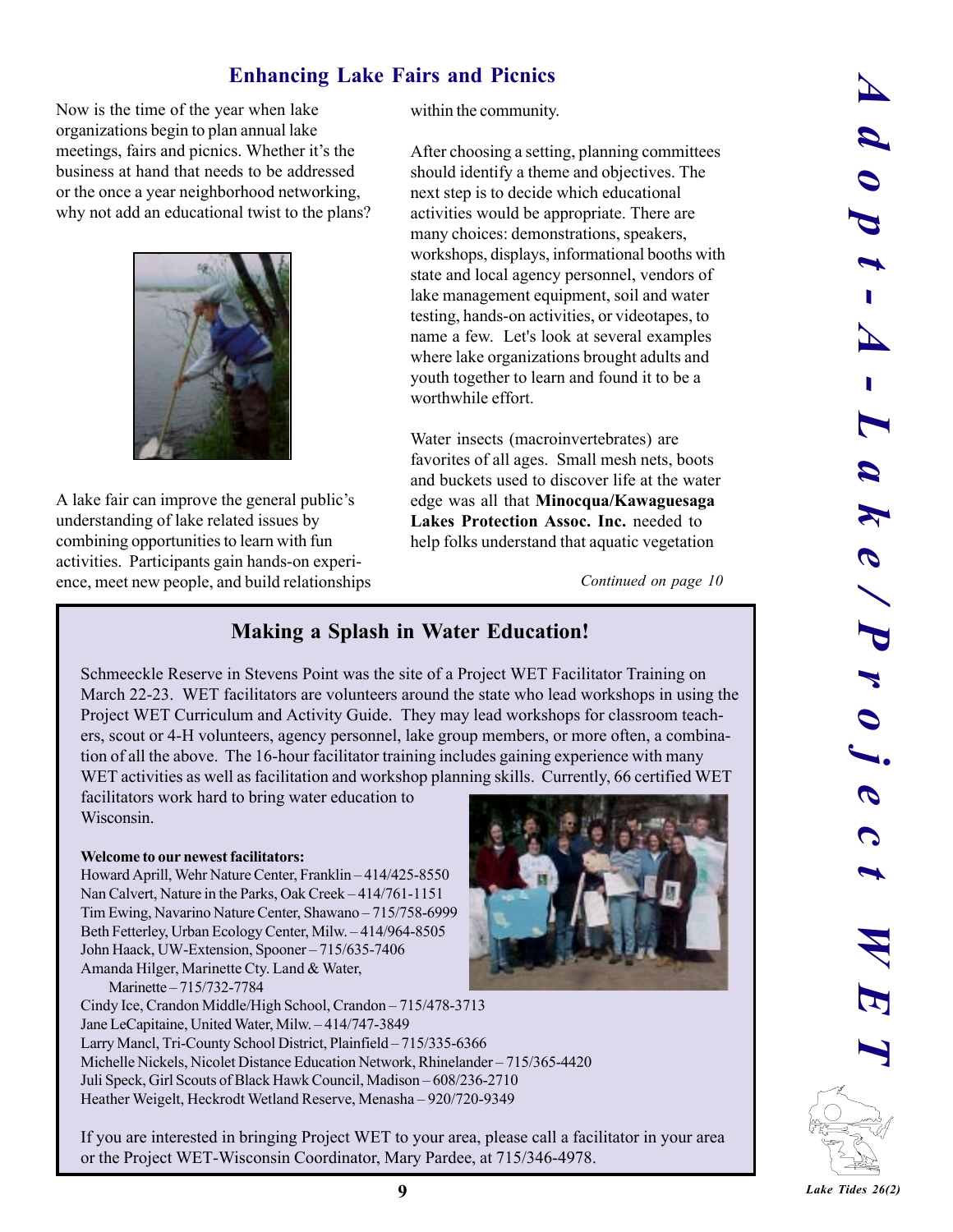is necessary to support a healthy fish population.

**Pine Lake, Waushara Co.**, demonstrated fishing techniques, knot tying and casting, and discussed which fish are legal and safe to eat. The local "We Care" fishing organization and Wisconsin's Angler Education program provided equipment and assistance to help make a lasting impression.

Lake water testing equipment can be obtained from many resources. For example, local county conservation offices, DNR stations, the Adopt-A-Lake program and Water Educational Resource centers are potential sources for "loaner equipment."

Don't forget about the arts! Many local artists could design a special mug or pin for the event. Students of **New Auburn High School, Chippewa Co.**, are well known for their abilities to create artistic ceramic pins and mugs. Just ask Governor Scott McCallum! He was the recipient of a special mug representing all the active youth working on Wisconsin lakes.

If you are interested in spicing up your lake fair, picnic or meeting and need assistance in planning or activity selection, call Laura Felda, Adopt-A-Lake (715-346-3366) or Mary Pardee, Project WET (715-346-4978).



## **Publication Announcement!**

Is your property on or near Wisconsin waterways? Do you have questions about dams, wetlands, and your rights in navigable waters?

If any of these questions are familiar to you, we would like to introduce you to the 2<sup>nd</sup> Edition of a UW Extension publication, "Wisconsin Water Law: A Guide to Water Rights and Regulations." This publication is designed for use by anyone with an interest in water law and it is written in a manner that is easy to read and understand. This book is a comprehensive guide to water law in Wisconsin and discusses a range of issues, from riparian rights to wetland regulations and drainage districts.

Copies of Wisconsin Water Law are available from the UW-Extension Publications Office at the cost of \$15.00 per copy. For ordering information, call 608-262-3346; 877-947-7827; www.uwex.edu/ces/pubs/order.html.

# **C A L E N D A R**

**May 16** - Wisconsin Water Law and Policy Conference. Stevens Point.

**June 6** - Vilas Cty. Lakes Assoc. Annual Picnic. Contact Mary Platner at 715-479-9091.

**June 6** - Manitowish Waters Lake Fair. Contact Gayle Strand at 715-384-9825.

**June 16** - Oneida County Lakes and Rivers Assoc. Annual Meeting and Potluck.

Hazelhurst Town Hall. Contact Robert Hagge at 715-356-9660.

**June 16** - Marinette Cty. Water Festival. Contact Amanda Hilger at 715-732-7784.

**June 23** - Washburn Cty. Lake Fair. Contact the Extension office for more information at 715-635-4444.

**July12** - Cable Lake Fair. Contact WAL at 800-542-5253.

**July 24** - Project WET Workshop. Kewaunee. Contact Mary Pardee at 715-346-4978. **Oct. 19-21** - Midwest Environmental Education Conference. Contact Christy Allar at 715-346-2796.

**Nov. 7-9** - North American Lake Management Society, 21st International Symposium. Local host: Wisconsin Association of Lakes. Madison.

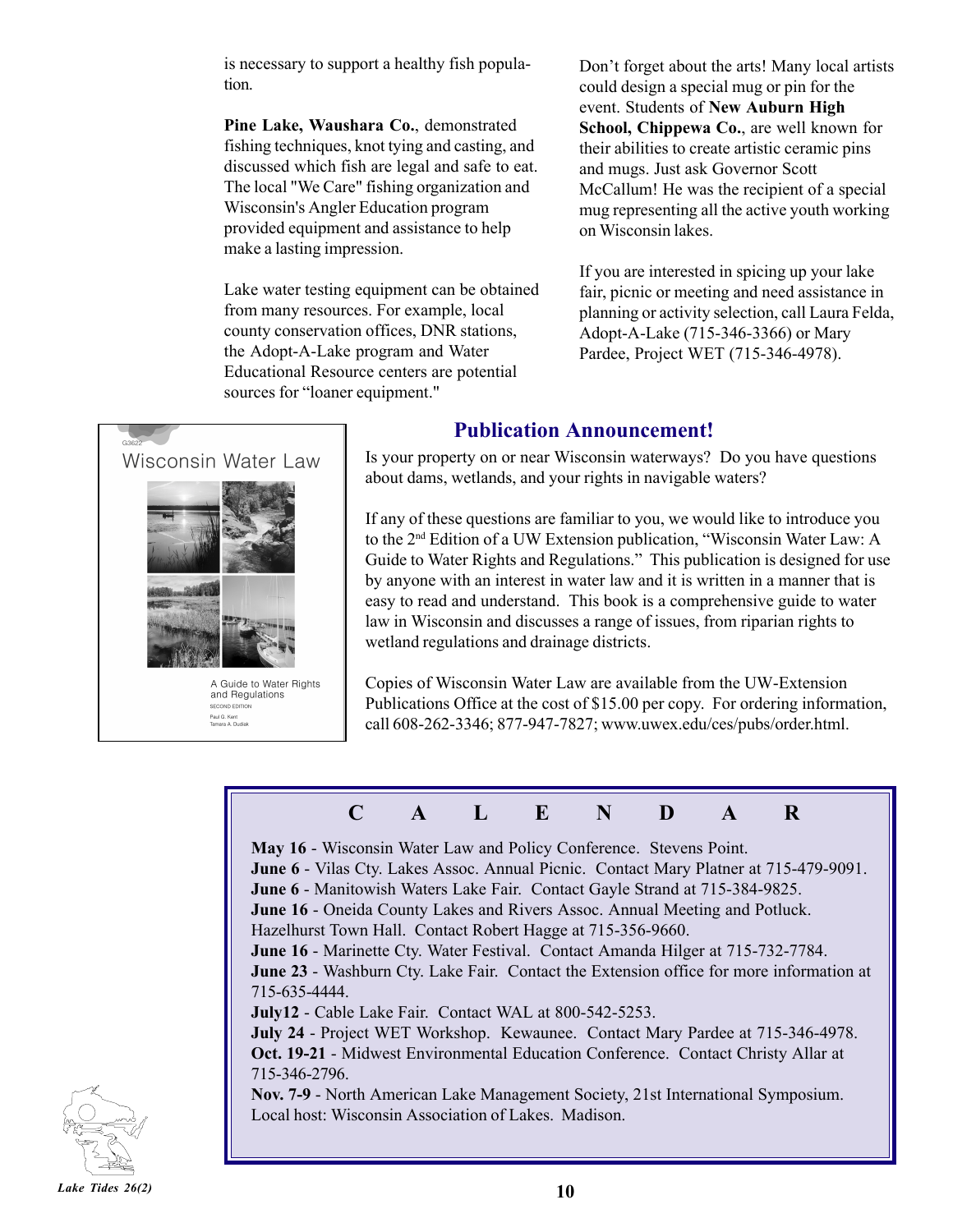# **What about Lake Trails**

## **Next year is the year of the trail. Are you ready?**

Maybe you already have one-a quiet cocktail route along the shore where you and your friends and family putt slowly along, sipping and munching and checking out the new homes or the critters on the lily pads? Have you ever hiked a lakeshore trail? Or paddled into the nooks and crannies of your favorite lake?

As someone who has lived on Lac La Belle for over 30 years, I often think how much more there is to share than most lakeshore cruisers realize. I wonder how many of our current residents know about these things?

• The old Indian camp on the north shore with Indian mounds and artifacts;

• The locations and stories of the historic Victorian summer homes from the days when Oconomowoc was a fashionable destination;

• The habitat improvement sites our lake district has worked on over the years;

- The marsh the DNR purchased to safeguard our northern spawning area;
- The osprey nest;
- The bay where you might see freshwater jellyfish;
- The wonderful stories and poetry Joe Weix wrote about the lake;
- The old mailboat channels;

• The last remaining reed beds-remnants of the vast areas of the lake they once covered, and why they are important;

• The little bay full of exotic pink lotus someone brought back from the orient; and

• What indicators to watch for that show our lake is healthy or has problems.

It might be fun to put together a lake trail that would introduce residents and visitors to our lake, perhaps a watery self-guided nature and historical trail. The trail could be described in pamphlet form, on an audiocassette tape complete with music, or downloaded from a website. A good map could be supplemented with shoreline markers or numbered buoys.

A few weeks ago, a few lake trail enthusiasts convened to discuss what forms lake trails could take. Participants all liked the concept and each had a slightly different idea of how a lake trail could be realized - maybe each trail could be as different as the lakes themselves.



 *Courtesy of Wisconsin Historical Society*

The Wisconsin DNR will be designating 2002 as State Trails Year to focus attention on the recently approved State Trails Network Plan. A statewide Trails Conference is being organized and DNR will be highlighting the State's hiking/biking trails and some water trails too.

State lake planning and protection grants fund a variety of projects across the state. Educational activities, such as developing an interpretive water trail, are eligible components. In fact, the new small-scale education grants (cap of \$3,000) can focus solely on education activities. A water trail might be one of the best ways to educate lakeshore owners and lake users about the mini-geography lessons on your lake.

The Wisconsin DNR and UWEX is interested in collaborating with other parties to improve educational and recreational water trail opportunities. So, if you already have a lake trail on your lake, or have a good idea for one, let us know. **Call 715-346-2116 or email uwexlakes@uwsp.edu to discuss water trails. Also see,** *www.uwsp.edu/cnr/ uwexlakes***.**

*By Lisa Conley*

*ìAs someone who has lived on Lac La Belle for over 30 years, I often think how much more there is to share than most lakeshore cruisers realize.*"